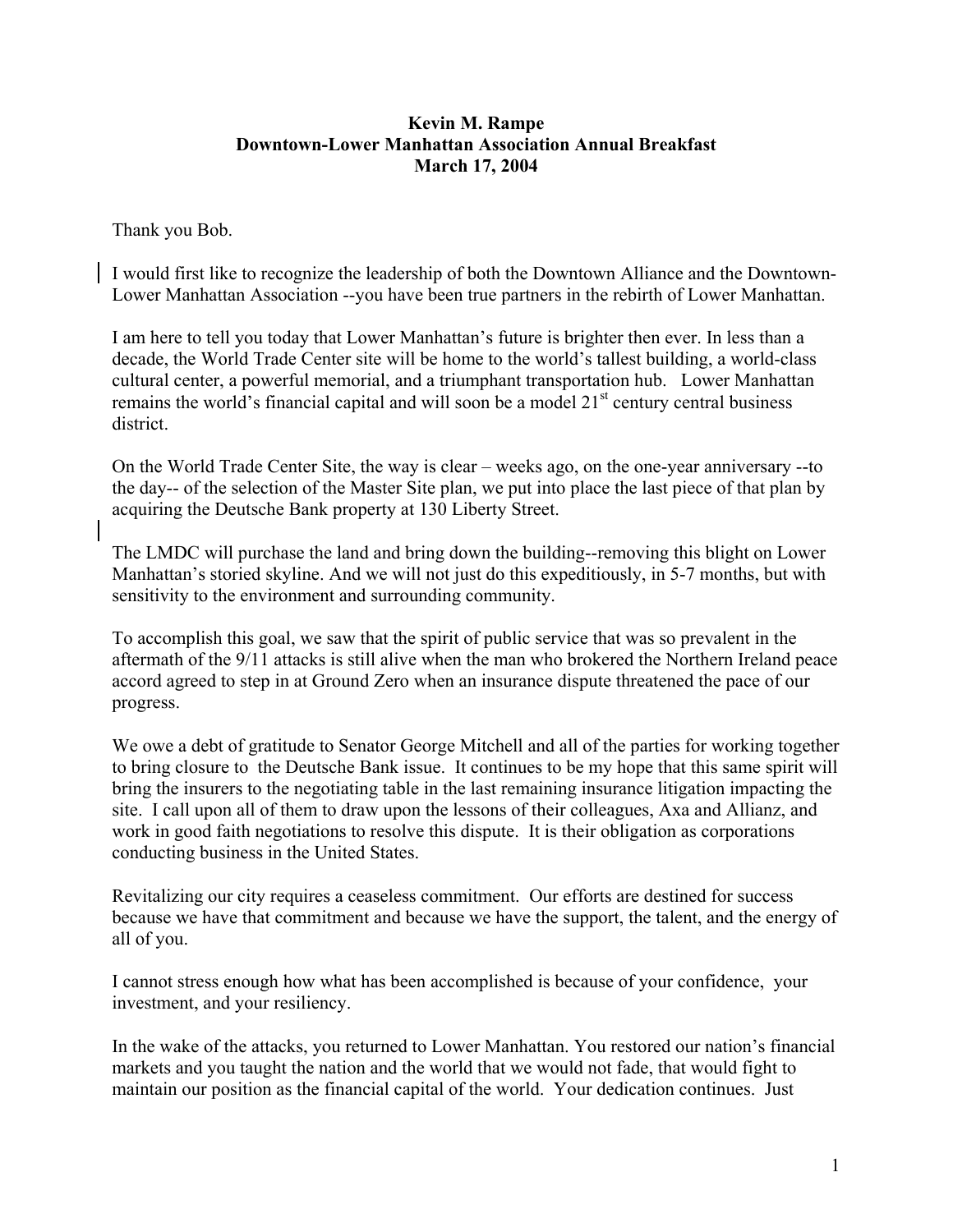yesterday, approximately 30 large firms and over 140 small businesses participated in our downtown Business to Business networking event, sharing resources and reinforcing your commitment to Lower Manhattan and to each other.

We have come a long way, but to fully understand where we are today, we must remind ourselves where we were a short time ago.

In September of 2002, you delineated the challenges facing Lower Manhattan. In a joint white paper, the Downtown Alliance, ABNY, the Partnership for NYC and REBNY detailed "key principles in the rebuilding"

What was remarkable about that document was the consensus that had already formed regarding the future of Lower Manhattan—it spelled out a vision for a vibrant  $21<sup>st</sup>$  century Central Business District that would be the pride of New York and the envy of the world - a rich, diverse community that stands firmly upon our proud history and remains staunchly optimistic about our future.

Our priorities were--direct rail access to the broader region and airports; improved telecommunications infrastructure; the maintenance of the financial core – anchored by the NY Stock Exchange; building a 24-7 mixed use community with new housing – as well as the parks, schools and cultural activities necessary to improve the quality of life downtown. Since that letter was issued, we have made great progress on every front.

We have a study under way on JFK Airport and Long Island commuter access to Lower Manhattan. In April we will have chosen a definitive route and we will have identified a funding framework that will allow us to build it. In addition to this effort, over \$4.55 billion has been committed for critical transportation improvements. There is no question about it, the key to the recovery and future success of Lower Manhattan is access.

Downtown must provide swift, convenient and comfortable transportation for commuters from within the city, workers throughout the region, and travelers from around the world – and it will. In the area of utility infrastructure, we have made historic investments: \$750 million for the creation of a 21st century telecommunications network. Infrastructure improvements that are critical to promoting the private investment of capital that will propel Lower Manhattan forward.

And we have bolstered the New York Stock Exchange area, – in collaboration with the Alliance, key stakeholders like the Bank of New York, and the City,--to reintegrate that historic structure and rid the area of the unacceptable conditions that existed after September  $11<sup>th</sup>$ .

Due to our joint streetscape and security improvement efforts, Tom Renyi will be able to open the One Wall Street Entrance of the Bank of New York to an attractive pedestrian plaza for the first time since September 11. In fact we expect to break ground at Wall and Broadway in the coming weeks. And Tom I just want to thank you for Herculean efforts by you and your staff to make this project a reality. In particular, I would like to thank you for your \$1 million commitment to making the plans for the stock exchange area a reality.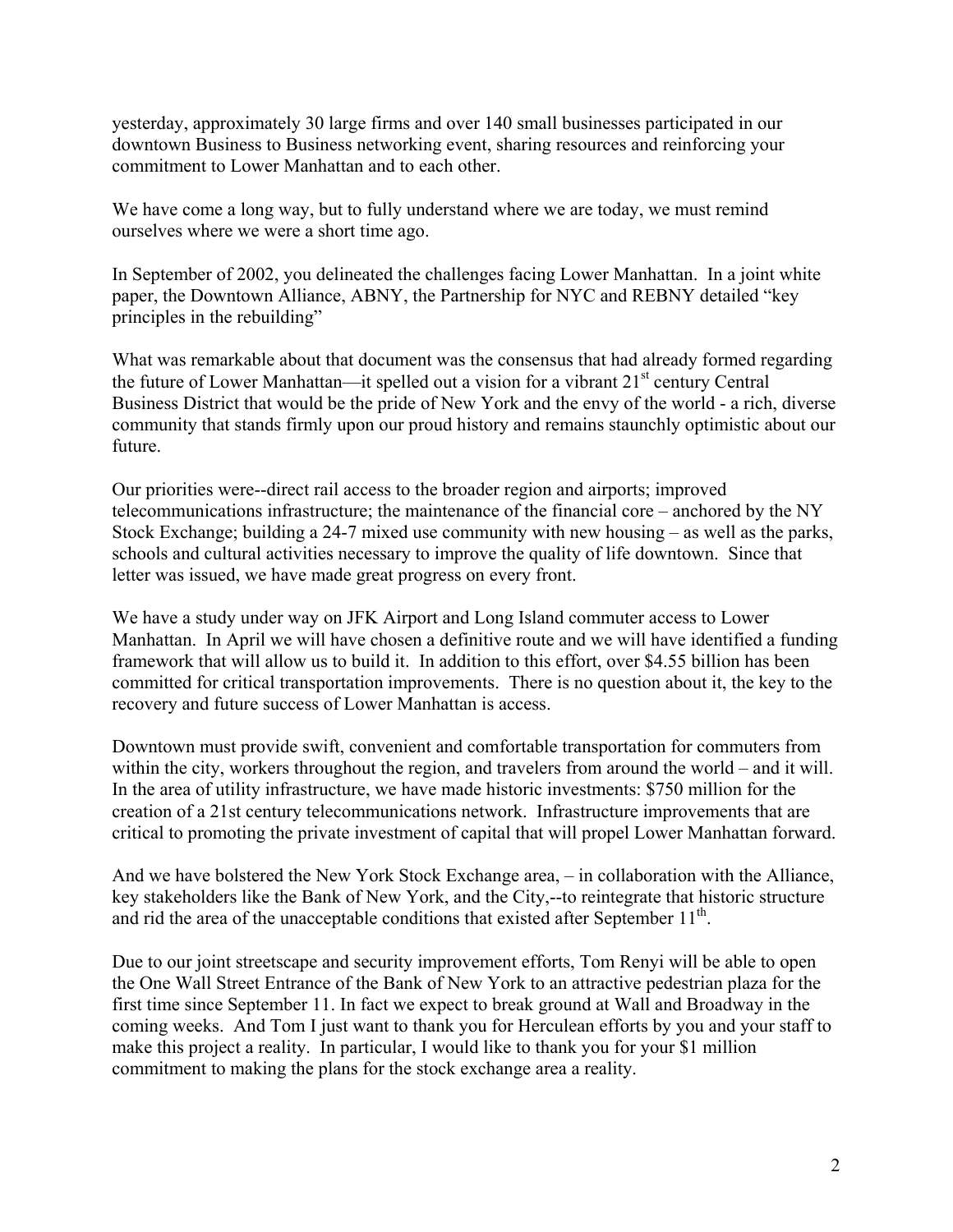Work is well underway to create a  $24/7$  community – and every day there are signs of the improving quality of life downtown. We have reconnected Battery Park City and the rest of Lower Manhattan, restored critical PATH service, made dramatic improvements to the Broadway streetscape and we have made a historic \$25 million investment in our open spaces. And there is more to come with the debut of new and improved parks this Spring.

Lower Manhattan will also soon be the scene of extraordinary cultural events:

This Spring the Tribeca Film Festival will bring over a week's worth of events and more than 300,000 people downtown and in excess of \$50 million to the Lower Manhattan economy.

And in October, the Splendor of Florence Festival of artistic, cultural, musical, culinary and educational events will come to Lower Manhattan and the Winter Garden-- transforming historic Federal Hall into a Florentine museum for a period of two months with an exhibition of paintings from the Uffizi Gallery.

As we continue forward we will again look to you, the business community, to lead the way.

Achieving all of this progress, however, is half the battle. We must not just execute on our plan but we must do it in a way that minimizes the impact on the existing Lower Manhattan community. As we enter the implementation phase of the rebuilding process, concerns are being raised about the need for coordinating all of the construction occurring downtown so as to minimize disruption. I am here to tell you that I share your concern.

As directed by the Governor last October, we have assembled representatives of the LMDC, Port Authority, MTA, NYSDOT, the City and all other partner agencies in the rebuilding to create a construction command center to coordinate work and keep residents and businesses aware of the progress. We are committed to working with all of you to ensure that our coordination efforts address your needs. We will have more to say about that effort in the coming months.

As we prepare to meet the challenges of the future we must never forget the past. Lower Manhattan has a rich history—a history that we must continue to highlight and preserve. The LMDC has committed funding to the History and Heritage Campaign, highlighting 14 cultural institutions and historic attractions in Lower Manhattan. In May, these institutions will all join together in a cultural festival to showcase downtown and its cultural jewels. And we are working to ensure that the latest chapter of New York's history is preserved.

In the past we have seen cobbled streets paved over with asphalt and historic townhouses torn down—artifacts that told the story of this city's history. Let me be clear--- that cannot happen when it comes to the artifacts of September  $11<sup>th</sup>$ . We owe it to history as well as to the thousands of people who lost their lives that fateful day. That is why along with 10 million square feet of class A office space, world-class cultural facilities, and a triumphant transportation hub—we will also have an interpretive memorial center that tells the stories of September 11th —a museum that will exist on the very site that the devastation took place. The LMDC will soon announce a process to ensure that that the memorial center tells the many stories of the horrific day of September  $11^{th}$ .